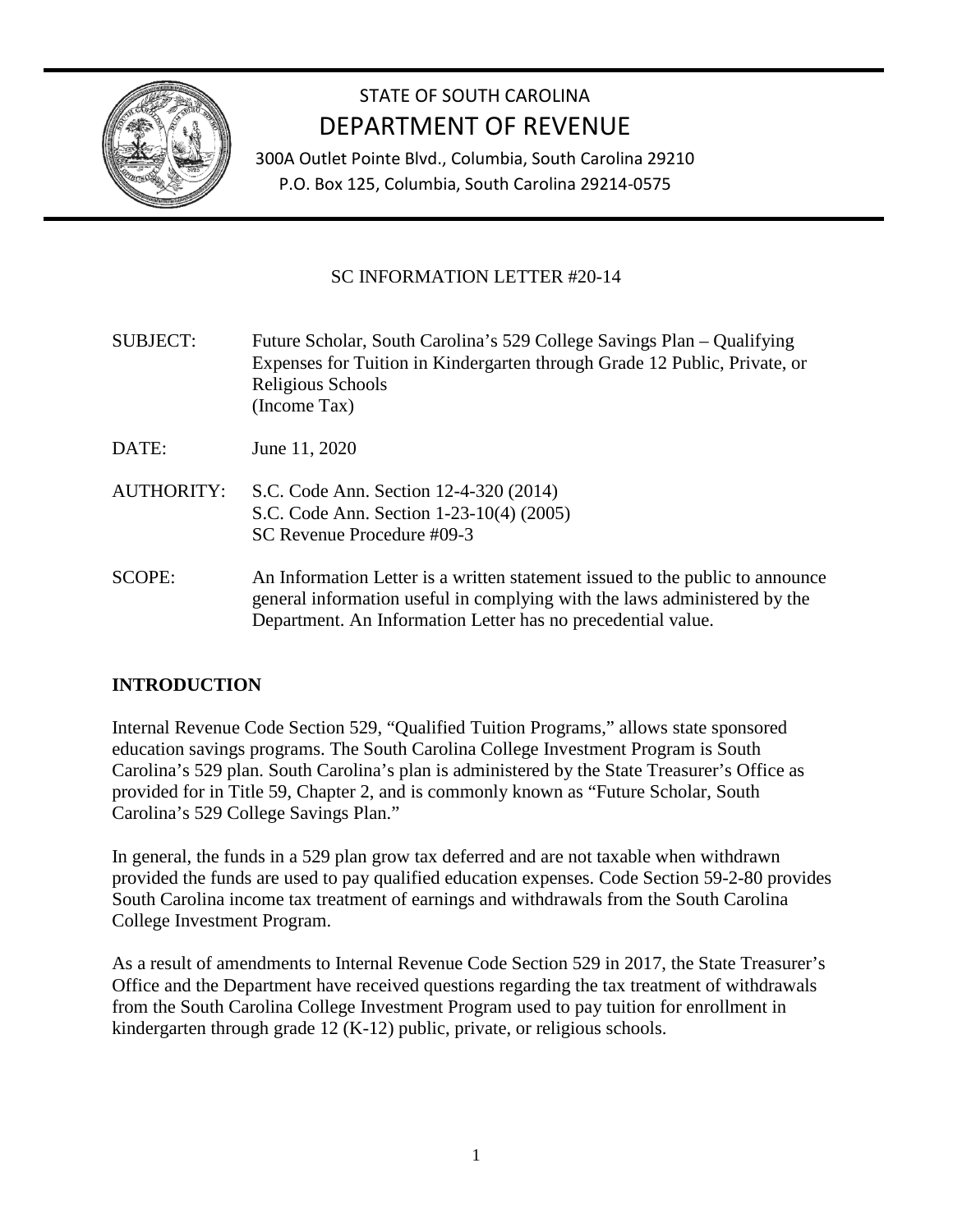#### **INTERNAL REVENUE CODE AMENDMENTS**

Prior to the 2017 Internal Revenue Code amendments, a withdrawal from a 529 plan was a qualified withdrawal only if it was used to pay for qualified higher education expenses. Internal Revenue Code Section 529(e)(3) defines a "qualified higher education expense" as "tuition, fees, books, supplies and equipment required for enrollment or attendance at an eligible education institution." Internal Revenue Code Section 529(e)(5) generally defines an eligible education institution as higher education institutions.

As part of the "Tax Cuts and Jobs Act of 2017," Internal Revenue Code Section 529(c)(7) was added, effective tax year 2018, to provide that:

any reference in this subsection [subsection c] to the term "qualified higher education expense" shall include a reference to expenses for tuition in connection with enrollment or attendance at an elementary<sup>[1](#page-1-0)</sup> or secondary public, private, or religious school.

Internal Revenue Code Section 529(e)(3)(A) further provides that qualified withdrawals for K-12 tuition are limited to \$10,000 per year per beneficiary regardless of the number of contributing plans.

#### **SOUTH CAROLINA'S 529 COLLEGE SAVINGS PLAN – WITHDRAWALS FOR K-12 TUITION**

The South Carolina College Investment Program defines a "qualified withdrawal" as a withdrawal by an account owner or beneficiary for qualified higher education expenses or as otherwise permitted under Section 529 of the Internal Revenue Code, as amended, without a penalty required by Internal Revenue Code Section 529(c)(6). See Code Section 59-2-30(12).

The State Treasurer's Office has confirmed that based upon the Internal Revenue Code, as amended, the South Carolina College Investment Program allows qualified withdrawals to include up to \$10,000 of tuition per year per beneficiary (regardless of the number of contributing plans) for K-12 public, private, or religious schools during any taxable year beginning in tax year  $2018.<sup>2</sup>$  $2018.<sup>2</sup>$ 

#### **SOUTH CAROLINA INCOME TAX IMPLICATIONS**

Code Section 59-2-80 provides the South Carolina income tax implications of participating in the South Carolina College Investment Plan ("SCCIP").

<span id="page-1-0"></span><sup>&</sup>lt;sup>1</sup> The Internal Revenue Service has interpreted this provision to include tuition for kindergarten as determined under State law. See IRS Notice 2018-58 and IRS Tax Topic No. 313, Qualified Tuition Programs. For South Carolina purposes, a child must be age 5 on or before September 1 of the school year to enroll in kindergarten.

<span id="page-1-1"></span><sup>&</sup>lt;sup>2</sup> Confirmation provided to the Department by the South Carolina State Treasurer's Office via e-mail January 21, 2020.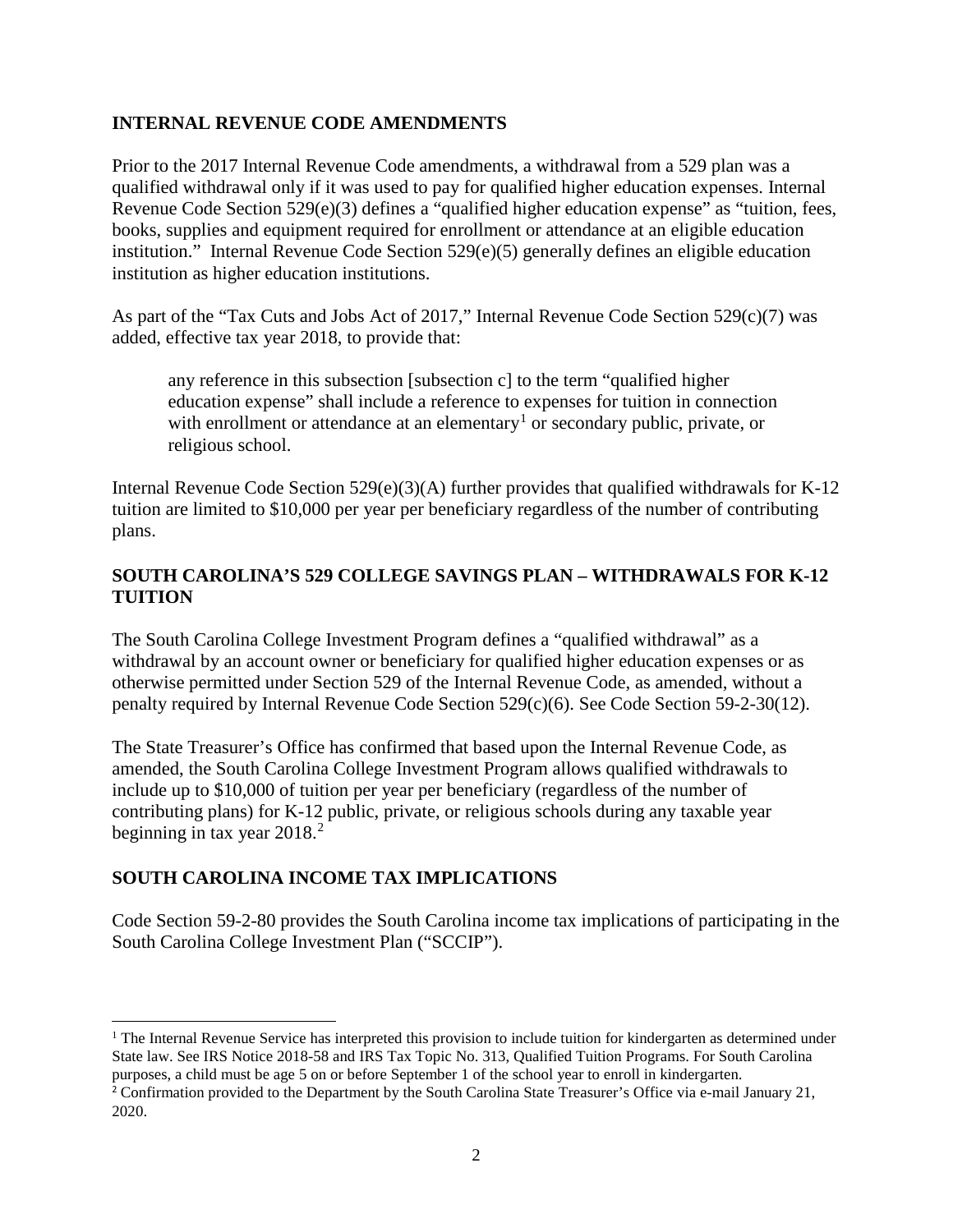Code Sections 12-6-1140(11) and 59-2-80(D) provide a South Carolina income tax deduction for eligible contributions to the South Carolina College Investment Program by a resident or a nonresident, up to the maximum contributions allowed, including funds transferred from another qualified 529 plan to the South Carolina College Investment Program.<sup>[3](#page-2-0)</sup>

Code Section 59-2-80(B) provides for the exclusion from gross income of the earnings on investments and reads, in part:

Any interest, dividends, gains, or income accruing on the payments made pursuant to an investment trust agreement under the terms of this chapter or on any account in the SCCIP Trust Fund shall be excluded from the gross income of any such account owner, contributor, or beneficiary for purposes of South Carolina income taxes, to the extent such amounts remain on deposit in the SCCIP Trust Fund or are withdrawn pursuant to a Qualified Withdrawal.

Based upon Internal Revenue Code Section 529, as amended, South Carolina Code Title 59, Chapter 2, and confirmation from the administrator of South Carolina's 529 plan, qualified withdrawals from the South Carolina College Investment Program include withdrawals up to \$10,000 per year per beneficiary to pay for tuition at a K-12 public, private, or religious school. These qualified withdrawals are not taxed for South Carolina income tax purposes beginning tax year 2018.

Note: Code Section 59-2-80(C) provides for the taxation of withdrawals that are not qualified withdrawals and the recapture of those contributions that were deducted from South Carolina income, and reads:

The earnings portion of any withdrawals from an account that are not qualified withdrawals shall be included in the gross income of the resident recipient of the withdrawal for purposes of South Carolina income taxes in the year of the withdrawal. Withdrawals of the principal amount of contributions that are not qualified withdrawals must be recaptured into South Carolina income subject to tax to the extent the contributions were previously deducted from South Carolina taxable income.

Accordingly, taxpayers should be aware that withdrawals that are not qualified withdrawals, such as withdrawals exceeding \$10,000 per year per beneficiary used to pay for tuition at a K-12 public, private, or religious school, are taxable in the year of withdrawal to the extent they are attributable to tax free earnings in the 529 plan. Additionally, withdrawals of the principal amount of contributions that are not qualified withdrawals are taxable to the extent the contributions were deducted from South Carolina taxable income pursuant to Code Section 59-2- 80(D).

 $\overline{a}$ 

<span id="page-2-0"></span><sup>&</sup>lt;sup>3</sup> The income tax deduction may be taken in any tax year for contributions and rollovers made during the tax year, and up to April  $15<sup>th</sup>$  of the following year, or the due date of the taxpayer's state income tax return excluding extensions, whichever is longer.